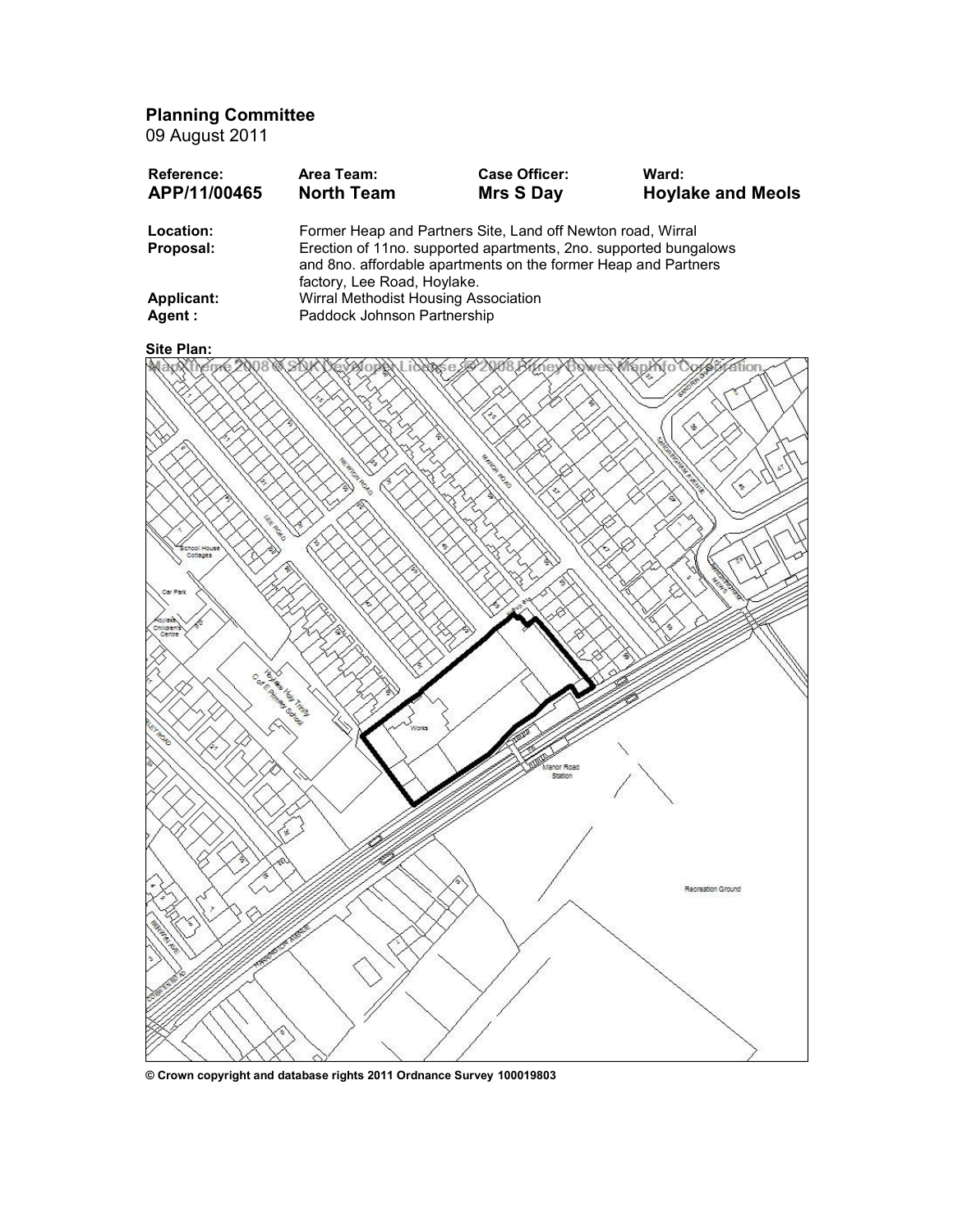#### Development Plan Allocation and Policies:

Primarily Residential Area

Planning History:

None relevant

# Summary of Representations and Consultations received

# REPRESENTATIONS

Having regard to the Council's Guidance on Publicity for Applications, 19 letters of notification were sent to adjoining properties and a Site Notice was displayed. As this application constitutes Major Development, a Press Notice was also displayed in the Wirral Globe newspaper. At the time of writing this report, objections have been received from 22 addresses and the Merseyside Cycling Campaign and Hoylake Holy Trinity CE Primary School. Reasons for objection relate to:-

- 1. Existing parking problems in area will be exacerbated
- 2. Increase in noise and activity will disturb residents
- 3. Lack of cycle parking
- 4. Development will reduce the value of adjacent properties
- 5. The proposed development will increase crime in the area
- 6. Noise and traffic hazard from construction traffic
- 7. 3-storey building will result in a detrimental change to the area
- 
- 8. Loss of trees<br>9. Hazardous lo Hazardous location next to railway
- 10. Conflict between additional vehicles and pedestrians and school children
- 11. Proximity to school playground will present a safeguarding problem
- 12. Buildings will reduce light to school

In addition one letter of support has been received stating the proposal would be an improvement to a derelict site and residential traffic would be preferable to the traffic from lorries.

#### **CONSULTATIONS**

Director of Law, HR and Asset Management - No objection subject to conditions relating to Ground contamination.

Director of Technical Services - Traffic Management - No objection

Director of Corporate Services - Housing Regeneration - No objection

Merseyside Police - No objection

#### Director's Comments:

#### REASON FOR REFERRAL TO PLANNING COMMITTEE

The proposal is a major residential application.

#### INTRODUCTION

The application is for 21 residential C2 and C3 units on the site of a former engineering works. The residential units would take the form of 3 storey block of 11 supported living flats, 2 dormer bungalows for adults in need of care and a two storey building containing 8 affordable rent flats. The proposals include 19 parking spaces and amenity areas.

### PRINCIPLE OF DEVELOPMENT

RSS Policy LCR4 requires plans for the area where the site is located to ensure provision for housing development addresses barriers to affordability and to meet identified local need. This is supported by the Interim Planning Policy 'New Housing Development' which sets out criteria for considering residential schemes outside the regeneration priority areas. If this criteria is satisfied, the proposal would be acceptable in principle subject to UDP Policies HS4 'Criteria for New Housing Development', HSG2 'Affordable Housing' HS8 'Nursing Homes/Residential Care Homes' and Supplementary Planning Document SPD2 'Designing for Self Contained Flat Development and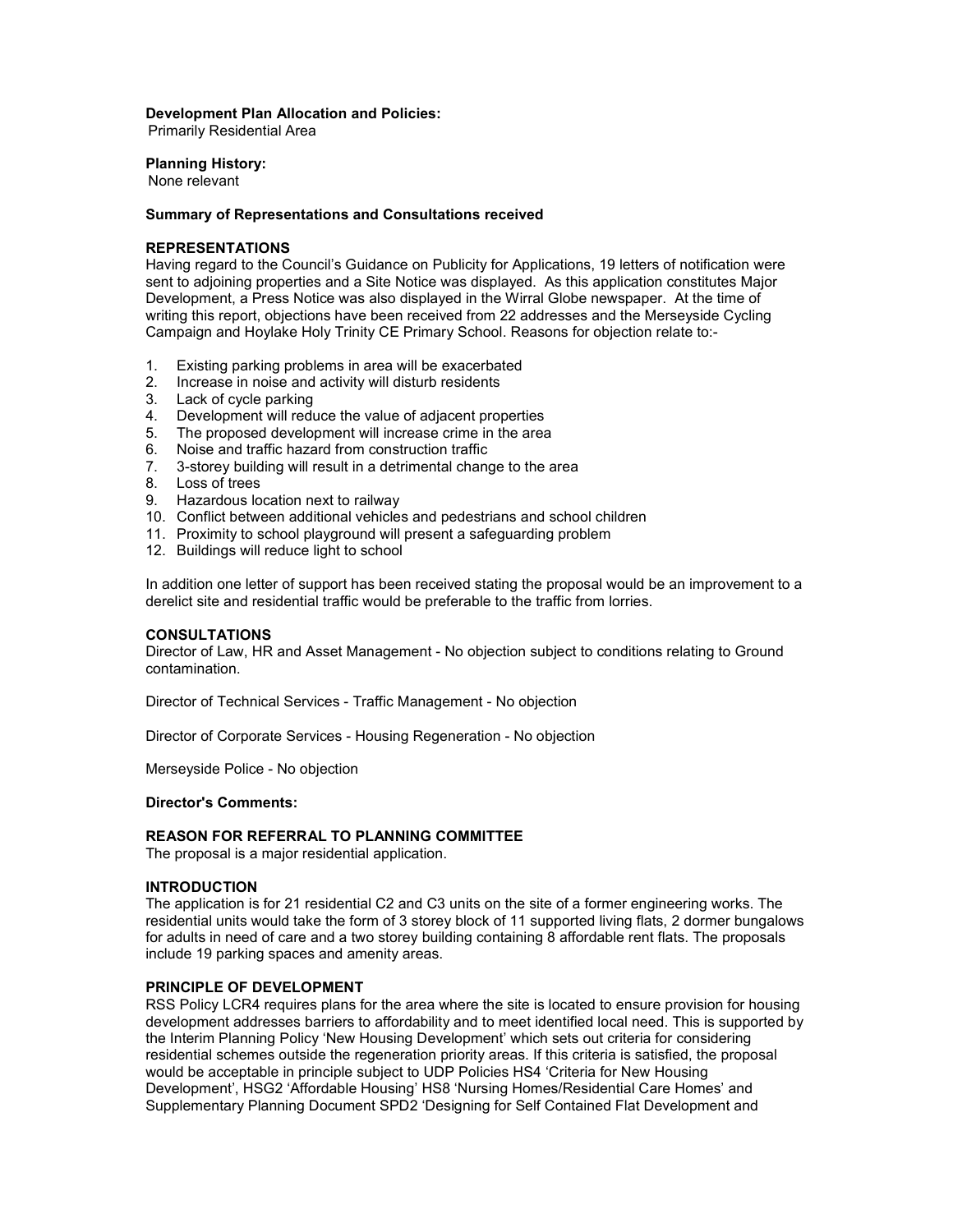Conversions'.

#### SITE AND SURROUNDINGS

The application site is approximately 0.35 hectares and is designated for primarily residential purposes in the Unitary Development Plan. The site was last used several years ago for industrial purposes and the industrial buildings remain on site. The site is abutted on its North and Eastern boundaries by terraced housing and to the south by the Mersey rail line. To the west of the site is Holy Trinity primary school. Access to the site is from either Lee Road, Manor Road or Newton Road.

#### POLICY CONTEXT

.

The Regional Spatial Strategy under Policy LCR 4 seeks to ensure that housing provision in rural parts of the city region such as Hoylake meets identified local need and addresses barriers to affordability. As the site lies outside the main regeneration priority areas, residential development would only be acceptable under the Interim Planning Policy 'New Housing Development' if it satisfies the following criteria:-

- i) The proposal will not harm regeneration in adjoining areas
- ii) The proposal will not harm the character of the adjoining area
- iii) That the proposal will assist the regeneration of the site
- iv) The proposal will meet an identified local housing need

The proposed supported living flats and the two bungalows will provide Use Class C2 accommodation for people in need of care and as such do not conflict with the Interim Planning Policy. The applicant has provided a statement of need which details the use of the different buildings. The building containing 11 two bed flats is to be used by a group of young adults who have a variety of learning difficulties and includes 24 hour staff support. This location has been chosen because the residents have family ties in the area and require a familiar location with close family links. The bungalows are two bedroom with a third bedroom for a live in carer and are to be fully accessible. These two elements of the accommodation form the C2 uses.

The remaining accommodation consists of a block of 8 flats which is to provide affordable accommodation for the elderly. The applicant is a RSL and has identified a need for this type of accommodation in the area. This element of the proposals will meet a specific local housing need which could not take place elsewhere in the Borough and thus does not prejudice regeneration elsewhere. In addition, the proposals will enable the regeneration of this vacant site and replace a non-conforming use with a more appropriate residential use. The development will therefore meet the specific circumstances which enable residential development to take place outside the Regeneration priority areas.

The Housing Strategy Team have confirmed that the proposal would meet an identified need in the area in terms of the provision of affordable housing and the size of accommodation proposed. To be consistent with local housing needs, the bungalows should be available as units for people with varying specialist housing needs. This can be addressed through a planning condition relating to the provision of affordable housing.

The layout and design of the development must satisfy the criteria of UDP Policies HS4, HS8 and SPD2 in that the proposal in general terms must relate well to adjacent properties and not result in a detrimental change in the area. The surrounding uses are primarily two storey dwellings and a primary school.

The proposal has been designed in accordance with the principles of secure by design and the Police Architectural Liaison Officer has raised no objections to the proposal.

## APPEARANCE AND AMENITY ISSUES

The proposed buildings are of a domestic scale, ranging from dormer bungalow to three storey and have a traditional appearance which sits well with the adjacent terraced houses. The site will have boundary wall to provide some screen to the site and has a good amount of amenity space and landscaping around the buildings with the introduction of new trees on site.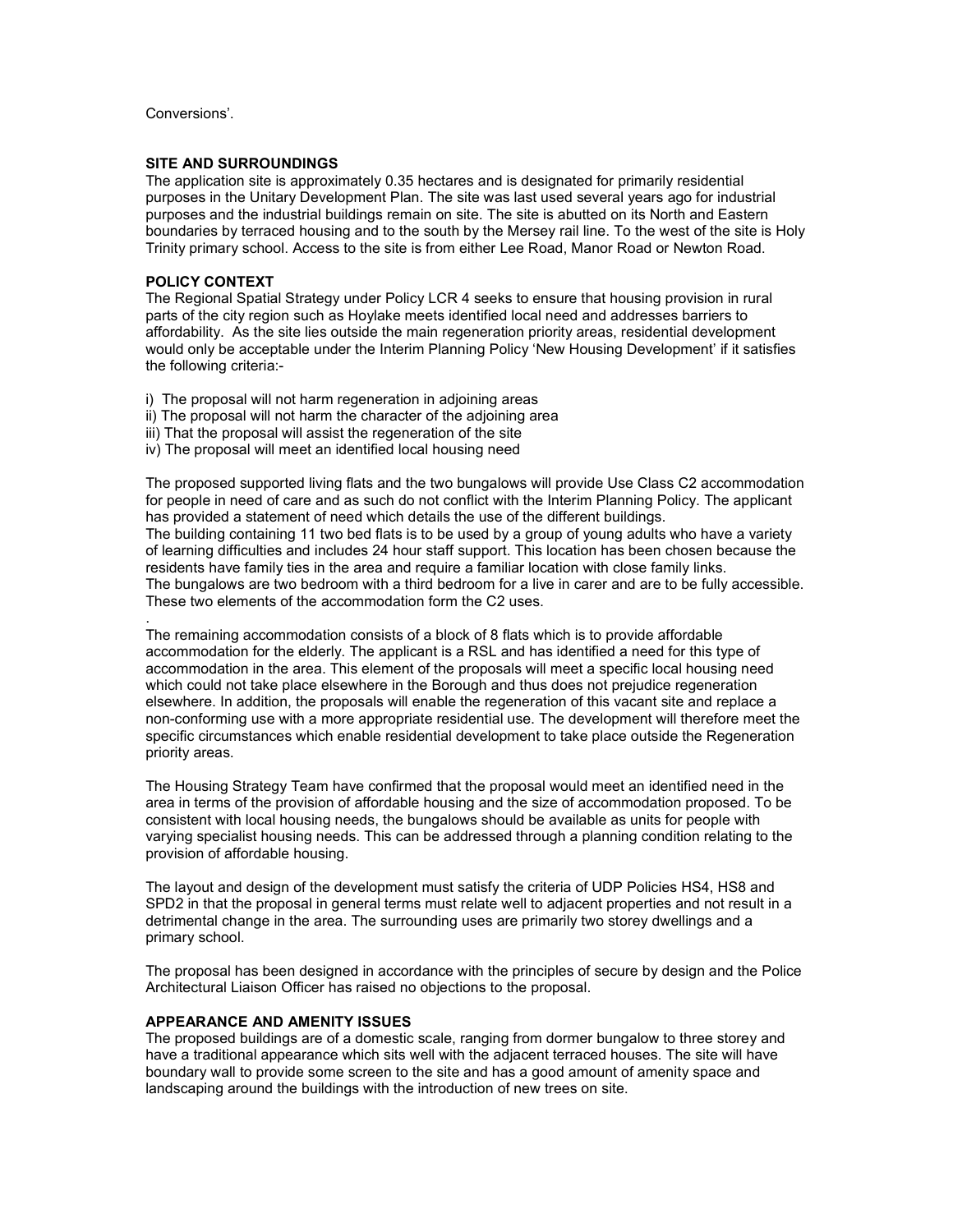The western elevation of the block of 11 supported living flats is adjacent to the primary school playground and the school has expressed concern in relation to safeguarding of pupils. The bedroom windows on this elevation are situated 9m from the boundary with the school which is considered sufficient to allay fears of overlooking and the living room window on this elevation which is 8m away has a restricted aspect.

The design, layout and external treatment of the development is considered to meet the requirements of UDP Policies HS4, HS8 and SPD4 and also in National Policies PPS1 & PPS3 in that it provides a sympathetic development in a sustainable location.

## SEPARATION DISTANCES

The nearest dwellings are the houses of Newton and Lee Road which have blank gables adjacent to the site, and Manor Road which back onto the north eastern end of the site. Interface distances of 21m between the development and Manor Road are achieved. The side elevation of the block of 8 flats and the front of the bungalows would normally be required to be 14 m from the gable of adjacent houses. This is to protect the outlook from dwellings which face a blank gable. The application does not meet this distance with a kitchen window in the side elevation of the flats being only 8m away and the dormer window in the bungalow being only 11.5m away from the gables of properties on Newton Road and Lee Road. The impact of this reduction would be felt by the occupants of the new development not existing properties and given that it relates to a side window and a window in the roof space of the bungalow, it is not considered sufficient to warrant refusal.

## HIGHWAY/TRAFFIC IMPLICATIONS

The proposal is likely to generate lower volumes of traffic when compared to the potential traffic generation of the previous use.

#### ENVIRONMENTAL/SUSTAINABILITY ISSUES

The development will result in modern energy efficient dwellings which will minimise energy and water consumption.

# HEALTH ISSUES

There are no health implications relating to this application.

# **CONCLUSION**

The proposal will remove a non-conforming use and significantly improve the appearance of a vacant site within a primarily residential area. The accommodation will meet an identified local need and provide affordable housing through a social landlord.

#### Summary of Decision:

Having regards to the individual merits of this application the decision to grant Planning Permission has been taken having regards to the relevant Policies and Proposals in the Wirral Unitary Development Plan (Adopted February 2000) and all relevant material considerations including national and regional policy.. In reaching this decision the Local Planning Authority has considered the following:-

The proposal is not considered to result in any harmful impact on the amenities of the adjacent properties or the character of the area. The proposal is acceptable in terms of scale and design and meets the requirements of UDP Policies HS4, HS8 and SPD4. The proposed development is accompanied by sufficient reason to overcome the restrictions to new residential development.

Recommended Decision: Approve

# Recommended Conditions and Reasons:

1. The development hereby permitted shall be commenced before the expiration of three years from the date of this permission.

**Reason:** To comply with Section 91 (as amended) of the Town and Country Planning Act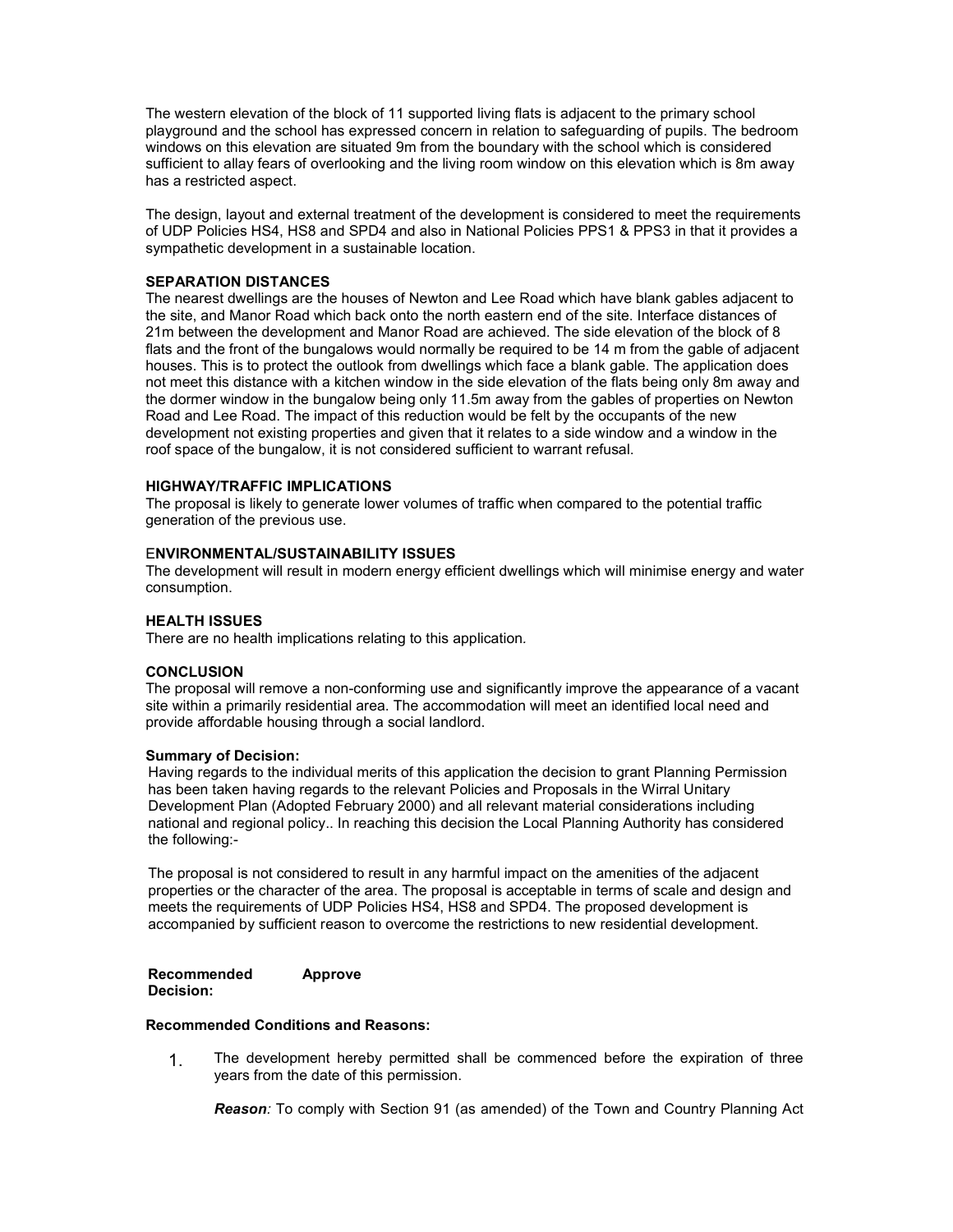1990.

2. Before any construction commences, samples of the materials to be used in the external construction of this development shall be submitted to and approved in writing by the Local Planning Authority. The approved materials shall then be used in the construction of the development.

Reason: To ensure a satisfactory appearance to the development in the interests of visual amenity and to comply with Policy HS4 of the Wirral Unitary Development Plan.

3. The proposed landscaping shall be completed before the accommodation hereby approved is occupied and thereafter shall be maintained to the satisfaction of the Local Authority.

Reason: To ensure a satisfactory standard of appearance and that the proposed development enhances the visual amenity of the locality.

4. No part of the development shall be brought into use until space and facilities for cycle parking of a type and in a location previously submitted to and agreed in writing by the Local Planning Authority have been provided and these facilities shall be permanently retained thereafter.

**Reason:** In the interests of highway safety and to accord with Policy TR12 in the in the Wirral Unitary Development Plan 2006

5. No part of the development shall be brought into use until areas for vehicle parking, turning and manoeuvring have been laid out, demarcated and leveled in accordance with the approved plan and these areas shall be retained thereafter for that specific use.

**Reason:** In the interests of highway safety and to accord with Policy TR9 in the in the Wirral Unitary Development Plan

6. Details of all fencing, walls, gateways and means of enclosure shall be submitted to and approved by the Local Planning Authority before the development hereby approved is completed and the work shall be carried out prior to occupation, in accordance with the details so approved, and subsequently maintained to the satisfaction of the Local Planning Authority.

Reason: To ensure a proper standard of separation from, and standard of amenity with respect to, neighbouring property.

7. Prior to the commencement of development, a scheme for the provision of affordable housing to be provided, shall be submitted to and agreed in writing by the LPA. The scheme shall include the occupancy criteria to be used in determining the identity of prospective and successive occupier of the affordable housing and the means by which such occupancy can be enforced. The approved scheme shall be implemented in full and in perpetuity unless otherwise agreed in writing with the LPA.

**Reason:** For the avoidance of doubt and to comply with the Interim Planning Policy New Housing Development.

8. A detailed remediation strategy to bring the site to a condition suitable for the intended use by removing unacceptable risks to human health, buildings and other property and the natural and historic environment, must be prepared, and is subject to the approval in writing of the Local Planning Authority. The strategy must include all works to be undertaken, proposed remediation objectives and remediation criteria, timetable of works, site management procedures and roles and responsibilities. The strategy must ensure that the site will not qualify as contaminated land under Part 2A of the Environmental Protection Act 1990 after remediation.